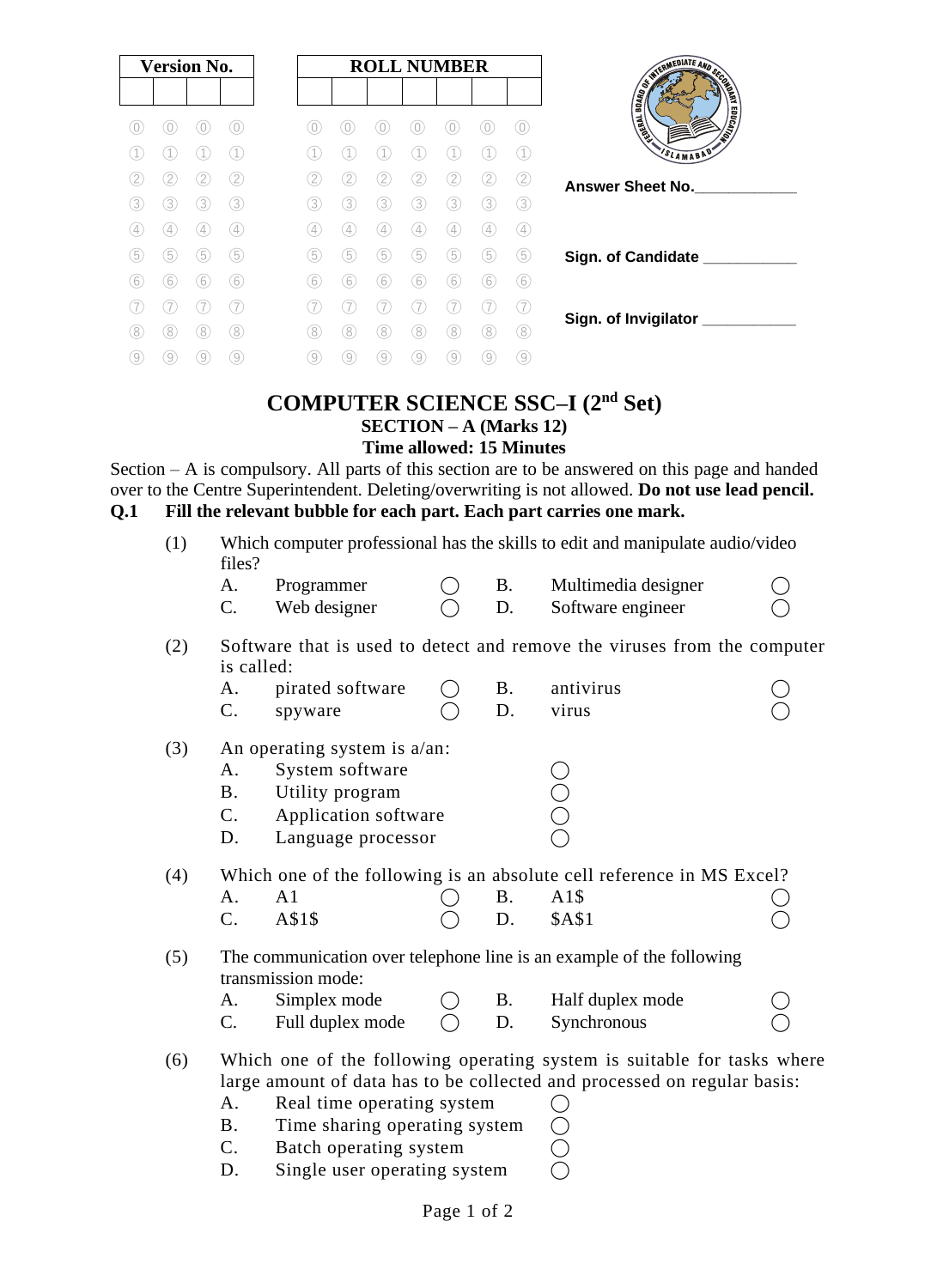| (7)  |                                                                                                            | The default MS Word document window name is:          |         |           |                                                                     |  |  |  |  |
|------|------------------------------------------------------------------------------------------------------------|-------------------------------------------------------|---------|-----------|---------------------------------------------------------------------|--|--|--|--|
|      | А.                                                                                                         | Document1                                             |         | <b>B.</b> | File1                                                               |  |  |  |  |
|      | $\mathcal{C}$ .                                                                                            | WPD1                                                  |         | D.        | Word1                                                               |  |  |  |  |
| (8)  |                                                                                                            |                                                       |         |           | Which one of the following medium transmits data using light waves? |  |  |  |  |
|      | A.                                                                                                         | Twisted pair cable                                    |         |           |                                                                     |  |  |  |  |
|      | <b>B.</b>                                                                                                  | Coaxial cable                                         |         |           |                                                                     |  |  |  |  |
|      | $C_{\cdot}$                                                                                                | Fibre optic cable                                     |         |           |                                                                     |  |  |  |  |
|      | D.                                                                                                         | Telephone cable                                       |         |           |                                                                     |  |  |  |  |
| (9)  |                                                                                                            |                                                       |         |           | Which one of the following provides high speed internet connection? |  |  |  |  |
|      | А.                                                                                                         | Dial up connection                                    | ( )     | <b>B.</b> | <b>DSL</b> connection                                               |  |  |  |  |
|      | C.                                                                                                         | CDMA connection                                       | $( \ )$ | D.        | ISDN connection                                                     |  |  |  |  |
| (10) | Security threats are transferred from one system to another due to:                                        |                                                       |         |           |                                                                     |  |  |  |  |
|      | А.                                                                                                         | Exchange of data and program                          |         |           |                                                                     |  |  |  |  |
|      | <b>B.</b>                                                                                                  | Exchange of display screen                            |         |           |                                                                     |  |  |  |  |
|      | C.                                                                                                         | Dust in room                                          |         |           |                                                                     |  |  |  |  |
|      | D.                                                                                                         | High temperature of room                              |         |           |                                                                     |  |  |  |  |
| (11) |                                                                                                            | Which one of the following is a communication device? |         |           |                                                                     |  |  |  |  |
|      | А.                                                                                                         | <b>NIC</b>                                            |         | <b>B.</b> | <b>GPS</b>                                                          |  |  |  |  |
|      | C.                                                                                                         | <b>ALU</b>                                            |         | D.        | <b>RAM</b>                                                          |  |  |  |  |
| (12) | Which one of the following refers to the setting of margins, tab positions<br>and line spacing in MS Word? |                                                       |         |           |                                                                     |  |  |  |  |
|      | А.                                                                                                         | Tool                                                  |         | <b>B.</b> | Layout                                                              |  |  |  |  |
|      | C.                                                                                                         | Format                                                |         | D.        | Set up                                                              |  |  |  |  |

\_\_\_\_\_\_\_\_\_\_\_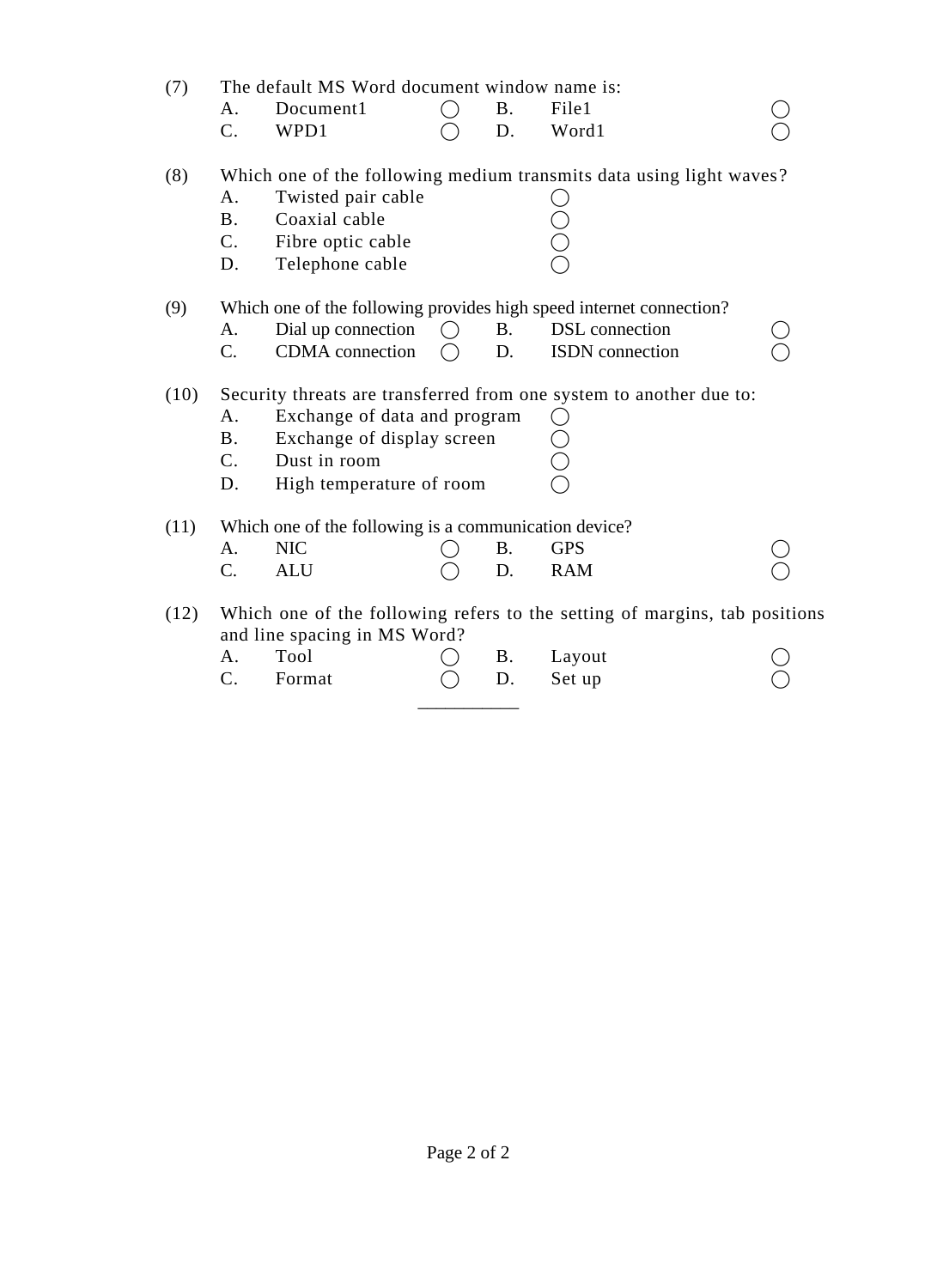

Federal Board SSC-I Examination Computer Science Model Question Paper (Curriculum 2009)

## Time allowed: 2.45 hours Total Marks: 43

Note: Answer any nine parts from Section 'B' and attempt any two questions from Section 'C' on the separately provided answer book. Write your answers neatly and legibly.

# **SECTION – B** (Marks 27)

- **Q.2** Attempt any **NINE** parts from the following. All parts carry equal marks.  $(9 \times 3 = 27)$ 
	- i. Write down any three applications of Mainframe computers?
	- ii. How accuracy and delivery are the important characteristics of good communication system? Justify with one example of each.
	- iii. Compare authorized and unauthorized access with one example of each.
	- iv. How is peer to peer network different from client server network? Give any three differences.
	- v. Write down any six characteristics of 4th generation of computers?
	- vi. Compare GUI and CLI?
	- vii. What is real time processing system? Write down any two applications of Real time processing system.
	- viii. Identify the type of physical media used to develop a network of three computers at home. Justify your answer with two reasons.
	- ix. Write down the use of following features in MS Word.
		- a. Header b. Equation Editor c. Section Break
	- x. What is computer ethics? Write down any four moral guidelines for ethical use of computer technology?
	- xi. Write down any three differences between LAN and WAN.
	- xii. Write down any three differences between RAM and ROM.
	- xiii. Why plotter is preferable over printer? Justify with two reasons.

### **SECTION – C**(Marks 16)

- **Note:** Attempt any **TWO** questions. (8  $\times$  2 = 16)
- **Q.3** Write down characteristics of the following network topologies with the help of diagrams. a. Star b. Ring **(4+4)**
- **Q.4** Explain any four functions of Operating System. **(2+2+2+2)**
- **Q.5** Use appropriate formulae for the following to determine the characteristics of a communication channel: **(8)**
	- Data rate
	- Baud rate
	- Bandwidth
	- Signal to Noise Ratio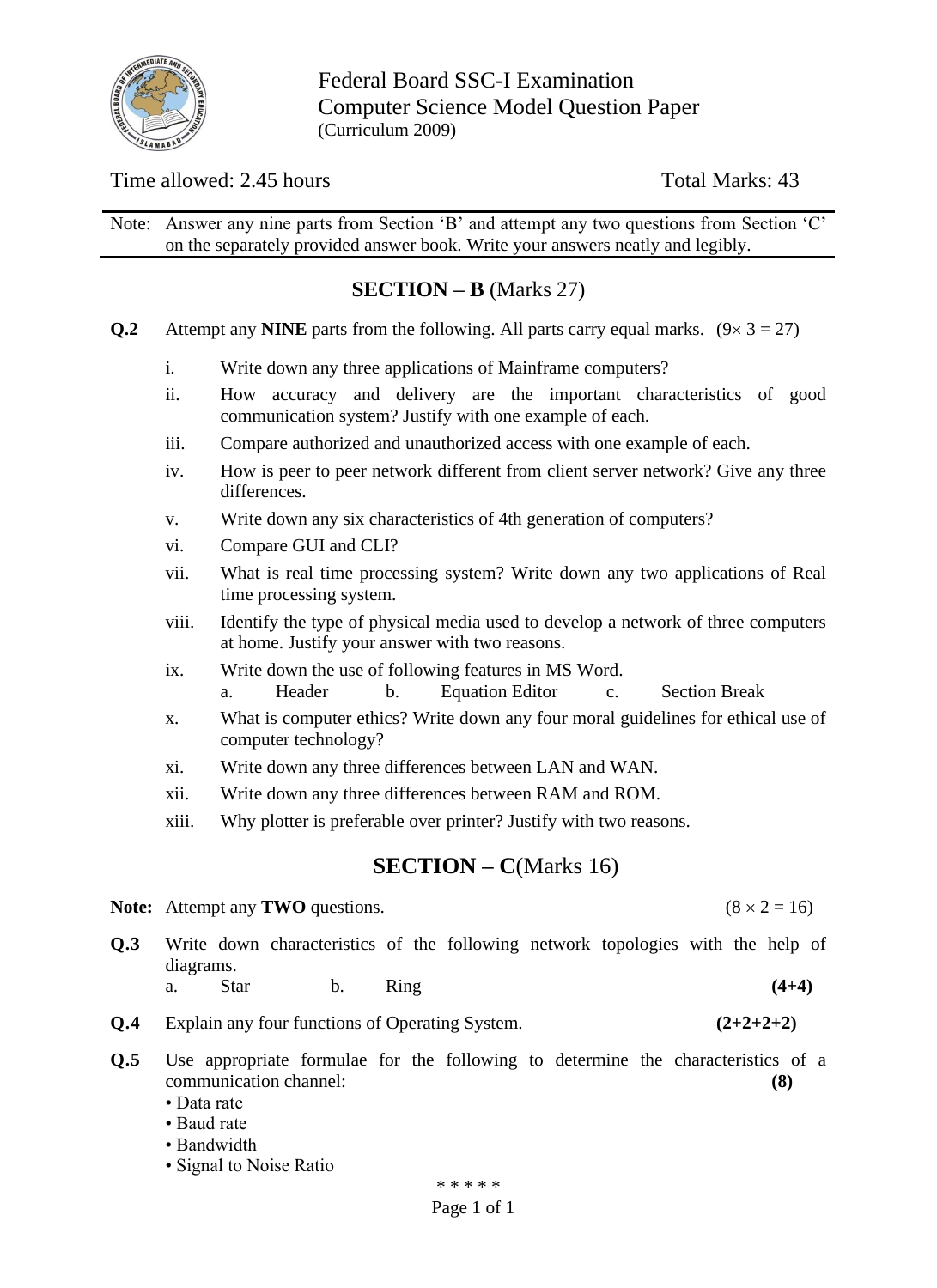# **COMPUTER SCIENCE SSC-I (2nd Set)**

Student Learning Outcomes Alignment Chart

(Curriculum 2009)

| <b>Sr</b><br>$\mathbf N$<br>$\bf{0}$ | <b>Section:</b><br>Q. No.<br>(Part<br>no.) | <b>Contents and</b><br><b>Scope</b>       | <b>Student Learning Outcomes</b>                                                                                                                 | Cognitive<br>Level ** | <b>Allocated</b><br><b>Marks</b> in<br><b>Model</b><br>Paper |
|--------------------------------------|--------------------------------------------|-------------------------------------------|--------------------------------------------------------------------------------------------------------------------------------------------------|-----------------------|--------------------------------------------------------------|
| $\mathbf{1}$                         | A: $1(i)$                                  | 1.2 Role of<br>computer                   | ii) Know the scope of the<br>following careers in IT:<br>· Multimedia Designer                                                                   | U                     | 1                                                            |
| $\overline{2}$                       | A:1(ii)                                    | 6.2 Computer<br>Viruses                   | iii) Know that the following<br>software can help safeguard<br>against viruses, worms, adware<br>and spyware<br>· Antivirus                      | K                     | $\mathbf{1}$                                                 |
| 3                                    | A: $1(iii)$                                | 1.5<br>Computer<br>software               | i) Define the following basic<br>components of system<br>software:<br>• Operating System                                                         | K                     | 1                                                            |
| $\overline{4}$                       |                                            | A: $1(iv)$ 3.2 Spreadsheet                | i) Know the Basics of Spreadsheet<br>Addressing cells (Relative and<br>absolute addresses)                                                       | U                     | $\mathbf{1}$                                                 |
| 5                                    | A: $1(v)$                                  | 5.1 Networks                              | iii) Define data transmission<br>modes                                                                                                           | U                     | $\mathbf{1}$                                                 |
| 6                                    | A: $1(vi)$                                 | 2.2 Operating<br>System                   | ii) Describe the following types of<br>O.S.<br>• Batch processing                                                                                | U                     | $\mathbf{1}$                                                 |
| $\overline{7}$                       | A: $1(vii)$                                | 3.1 Word<br>Processing                    | ii) Manage a document (Create,<br>open, Save, Save As, Print)                                                                                    | U                     | $\mathbf{1}$                                                 |
| 8                                    | $A$ :<br>1(viii)                           | 4.2 Transmission<br>Medium                | ii) Discuss the following guided<br>media<br>• Fiber optic cable                                                                                 | U                     | $\mathbf{1}$                                                 |
| 9                                    | A: $1(ix)$                                 | 5.3<br>Communication<br>over the Networks | i) Explain the following<br>types of lines which use the<br>telephone networks for data<br>communications.<br>• Digital Subscriber Line<br>(DSL) | U                     | $\mathbf{1}$                                                 |
| 10                                   | A: $1(x)$                                  | 6.1 Computer<br>Security                  | iii) Explain the following attacks<br>• Virus                                                                                                    | U                     | 1                                                            |
| 11                                   | A: $1(xi)$                                 | 4.3<br>Communication<br>Devices           | Describe the uses of following<br>communication devices<br>• Network Interface card                                                              | U                     | $\mathbf{1}$                                                 |
| 12                                   | A: $1(xii)$                                | 3.1 Word<br>Processing                    | vii) Format text (Text, Paragraph,<br>Page)                                                                                                      | A                     | $\mathbf{1}$                                                 |
| 13                                   | B: 2(i)                                    | 1.1 Introduction to<br>Computer           | iv) Understand the conventional<br>classification of digital computers<br>(Mainframe)                                                            | U                     | 3                                                            |
| 14                                   | B: 2(ii)                                   | 4.1 Basics of                             | iii) Discuss the following                                                                                                                       | U                     | 3                                                            |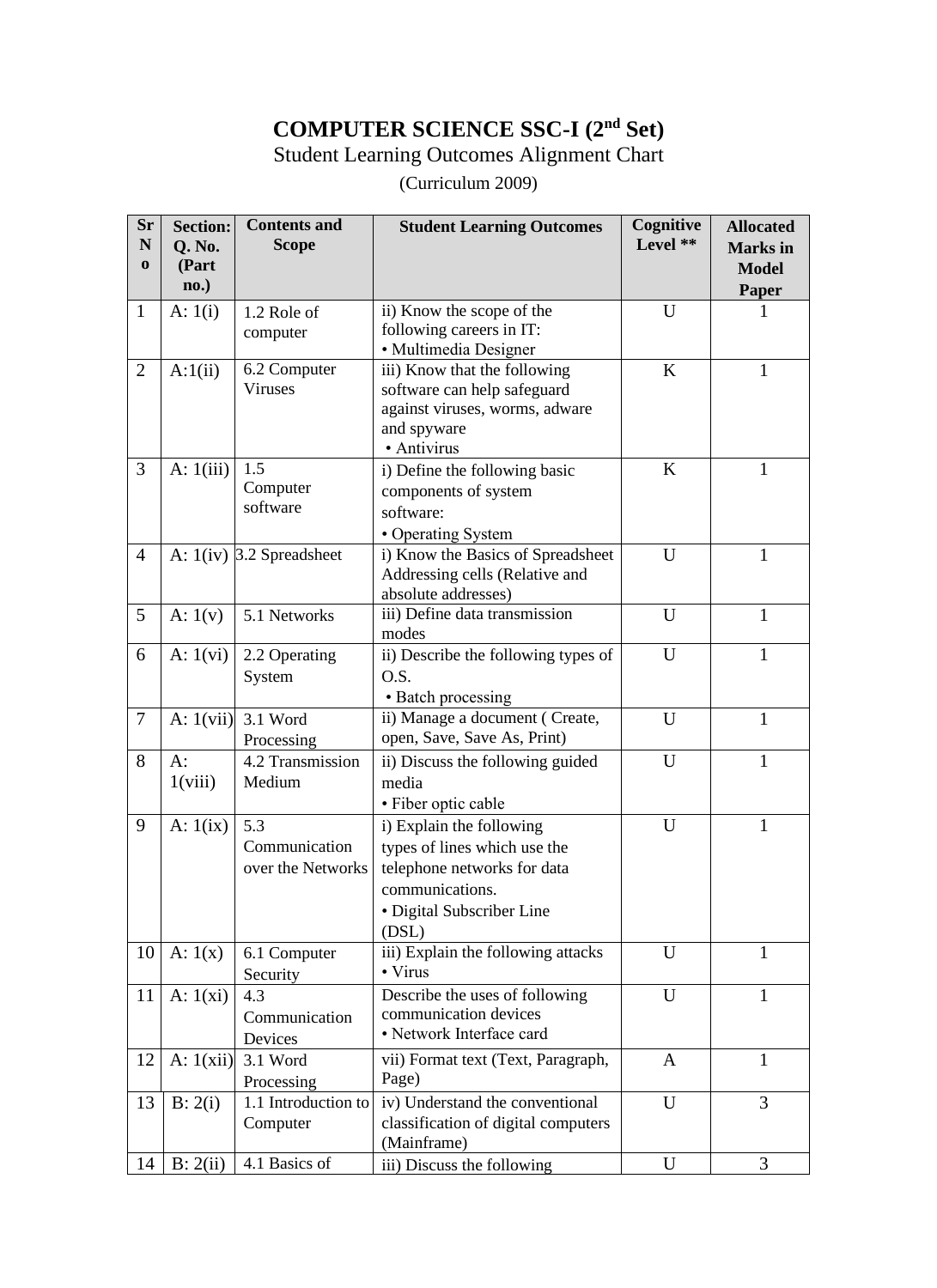|    |           | Communication                   | properties of a good                           |              |         |
|----|-----------|---------------------------------|------------------------------------------------|--------------|---------|
|    |           |                                 | communication system                           |              |         |
|    |           |                                 | • Delivery                                     |              |         |
|    |           |                                 | • Accuracy                                     |              |         |
|    |           |                                 |                                                |              |         |
| 15 | B: 2(iii) | 6.3 Authentication              | ii) Differentiate between                      | U            | 3       |
|    |           | Mechanisms                      | authorized access and unauthorized             |              |         |
|    |           |                                 | access                                         |              |         |
| 16 | B: 2(iv)  | 5.1 Networks                    | v) Explain the following types of              | U            | 3       |
|    |           |                                 | network architecture                           |              |         |
|    |           |                                 | • Client/server network                        |              |         |
|    |           |                                 | • Peer-to-peer network                         |              |         |
| 17 | B: 2(v)   | 1.1 Introduction to             | ii) Describe brief history and                 | K            | 3       |
|    |           | Computer                        | generations of computer                        |              |         |
| 18 | B: 2(vi)  | 2.1 Introduction                | Differentiate<br>between<br>common             | U            | 3       |
|    |           |                                 | types of O.S.                                  |              |         |
|    |           |                                 | • Command Line Interface (CLI)                 |              |         |
|    |           |                                 | • Graphical User Interface (GUI)               |              |         |
|    |           |                                 |                                                | $K+U$        |         |
| 19 | B: 2(vii) | 2.2 Operating                   | ii) Describe the following types of            |              | $1+2$   |
|    |           | System                          | O.S.                                           |              |         |
|    |           |                                 | • Real time processing                         |              |         |
| 20 | $B$ :     | 4.2 Transmission                | ii) Discuss the following guided               | $\mathbf{A}$ | 3       |
|    | 2(viii)   | Medium                          | media                                          |              |         |
|    |           |                                 | • Twisted pair cable                           |              |         |
|    |           |                                 | • Coaxial cable                                |              |         |
|    |           |                                 | • Fiber optic cable                            |              |         |
| 21 |           | $B: 2(ix)$ 3.1 Word             | vi) Use of the Equation Editor                 | A            | 3       |
|    |           | Processing                      | viii) Insert section breaks                    |              |         |
|    |           |                                 | ix) Insert header                              |              |         |
| 22 | B: 2(x)   | 6.4 Computer                    | i) Know that computer ethics                   | $\bf K$      | 3       |
|    |           | Ethics                          | are the moral guidelines that                  |              |         |
|    |           |                                 | govern the use of computers                    |              |         |
|    |           |                                 | and information systems                        |              |         |
| 23 | B: 2(xi)  | 5.2 Types of                    | i) Explain the following types of              | U            | 3       |
|    |           | <b>Networks</b>                 | networks on the basis of spatial               |              |         |
|    |           |                                 | distance                                       |              |         |
|    |           |                                 | • Local Area Network (LAN)                     |              |         |
|    |           |                                 |                                                |              |         |
|    |           |                                 | · Wide Area Network (WAN)                      |              |         |
| 24 |           | B: $2(xii)$ 1.1 Introduction to | ) Describe the following                       | U            | 3       |
|    |           | Computer                        | hardware:                                      |              |         |
|    |           |                                 | • Memory:                                      |              |         |
|    |           |                                 | $-$ ROM                                        |              |         |
|    |           |                                 | $-$ RAM                                        |              |         |
| 25 | $B$ :     | 1.3                             | i) Describe the following                      | U            | 3       |
|    | 2(xiii)   | Computer                        | hardware:                                      |              |         |
|    |           | hardware                        | • Output Devices                               |              |         |
| 26 | C: 3      | 5.2 Types of                    | iii) Explain with detailed diagrams            | $K+U$        | $5 + 2$ |
|    |           | <b>Networks</b>                 | the following network topologies               |              |         |
|    |           |                                 | • Ring topology                                |              |         |
|    |           |                                 |                                                |              |         |
|    |           |                                 |                                                |              |         |
| 27 | C: 4      | 2.1                             | • Star topology                                | K            | 8       |
|    |           | Introduction                    | ii) Get familiar with the functions<br>of O.S. |              |         |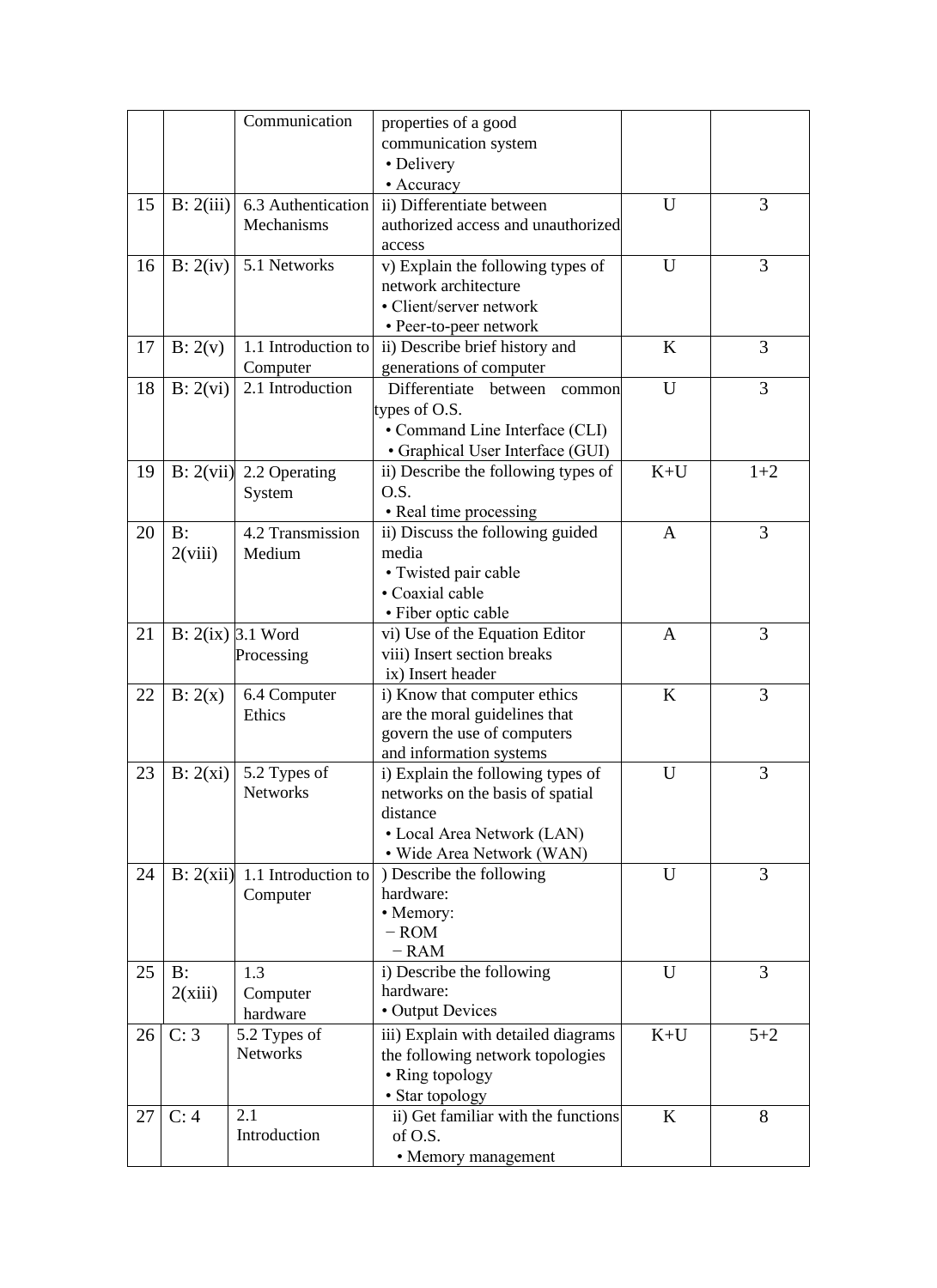|           |      |                   | $\cdot$ I/O management   |  |
|-----------|------|-------------------|--------------------------|--|
|           |      |                   | • Files management       |  |
|           |      |                   | • Resource management    |  |
|           |      |                   | • Users management       |  |
| <b>28</b> | C: 5 | 4.4 Communication | ii) Use appropriate      |  |
|           |      | Terminologies     | formulae (e.g., formulae |  |
|           |      |                   | for data rate, baud rate |  |
|           |      |                   | etc.) to determine the   |  |
|           |      |                   | characteristics of a     |  |
|           |      |                   | communication channel    |  |

**\*\*Cognitive Level** K:Knowledge U:Understanding

A:Application